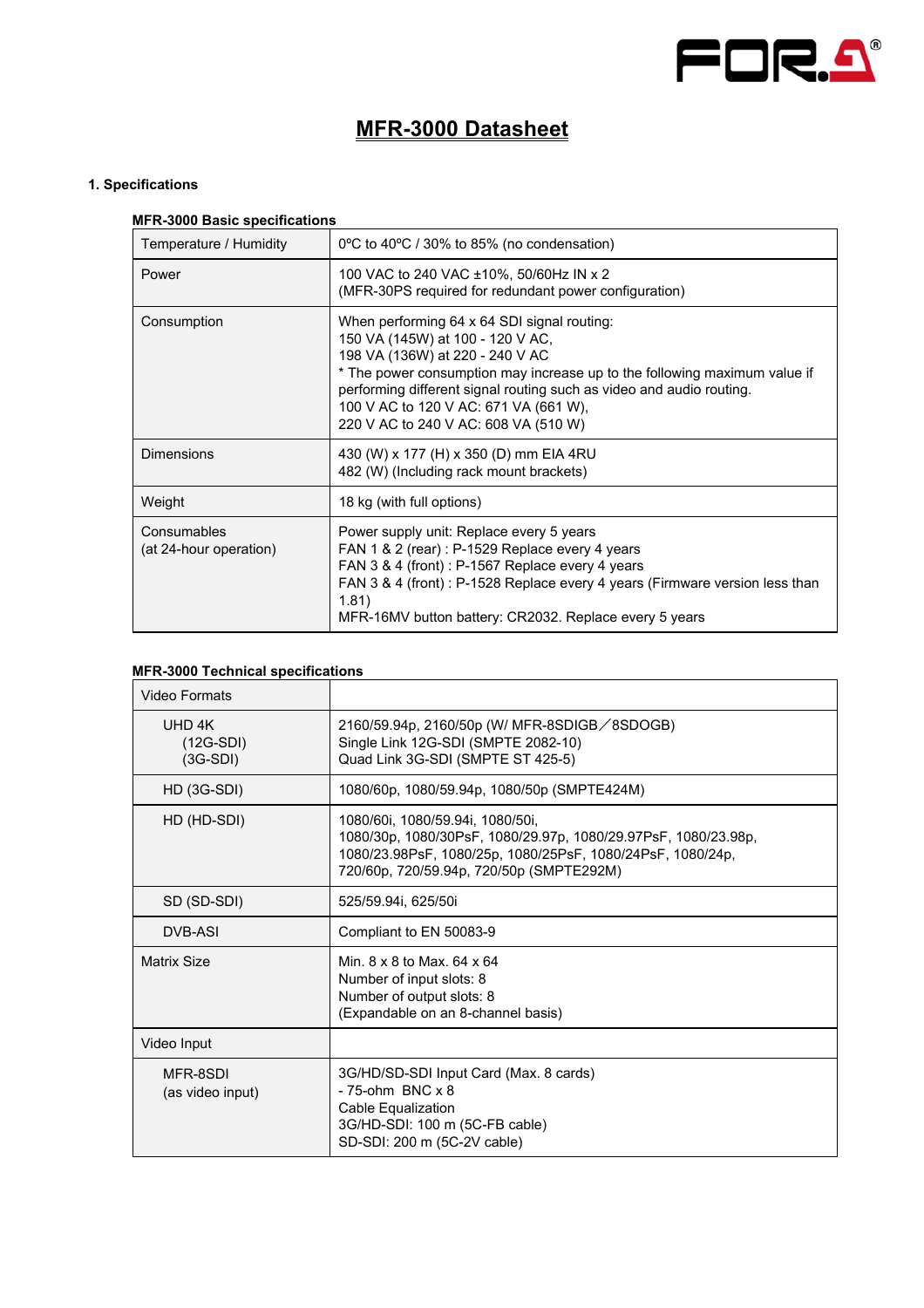

| MFR-8SDIGB                   | 12G/3G/HD/SD-SDI Input Card (Max. 8 cards)<br>- 75-ohm BNC x 2 (12G-SDI or 3G-SDI)<br>- 75-ohm BNC x 6 (3G-SDI)<br>I/O delay selection<br>Delay (H) (0.3H-1H), 1 frame, 1 frame+ Delay (H)                                                                                                                                                                                                                                                    |
|------------------------------|-----------------------------------------------------------------------------------------------------------------------------------------------------------------------------------------------------------------------------------------------------------------------------------------------------------------------------------------------------------------------------------------------------------------------------------------------|
| Video Output                 |                                                                                                                                                                                                                                                                                                                                                                                                                                               |
| MFR-8SDO                     | 3G/HD/SD-SDI Output Card (Max. 8 cards)<br>- 75-ohm BNC x 8 (Auto reclocking)                                                                                                                                                                                                                                                                                                                                                                 |
| MFR-8SDOGB                   | 12G/3G/HD/SD-SDI Output Card (Max. 8 cards)<br>- 75-ohm BNC x 2 (12G-SDI or 3G-SDI)<br>- 75-ohm BNC x 6 (3G-SDI)<br>I/O delay selection<br>Delay (H) (0.3H-1H), 1 frame, 1 frame+ Delay (H)                                                                                                                                                                                                                                                   |
| Audio Input                  |                                                                                                                                                                                                                                                                                                                                                                                                                                               |
| MFR-8AAI                     | Analog Audio Input Card with A/D converter (Max. 8 cards) - 25-pin D-sub<br>(female) x 2 (8 stereo pairs, 16 channels)<br>- Balanced or unbalanced, 600-ohm or high impedance<br>- A/D conversion: 48kHz / 24bit                                                                                                                                                                                                                              |
| MFR-8AESI                    | AES/EBU Audio Input Card (Max. 8 cards)<br>- 75-ohm, BNC x 8 (8 stereo pairs, 16 channels)<br>- 48kHz / 24bit (No limitation for MFR-8AESO)                                                                                                                                                                                                                                                                                                   |
| MFR-8SDI<br>(as audio input) | MADI Audio Input Card (Max. 8 cards)<br>- 75-ohm, BNC x 8 (MADI x 8)<br>- MADI: 64-channel, 48kHz / 24bit                                                                                                                                                                                                                                                                                                                                     |
| Audio Output                 |                                                                                                                                                                                                                                                                                                                                                                                                                                               |
| MFR-8AAO                     | Analog Audio Output Card with D/A converter (Max. 8 cards)<br>- 25-pin D-sub (female) x 2 (8 stereo pairs. 16 channels),<br>- Balanced or unbalanced, 600-ohm or 100-ohm<br>- D/A conversion: 48kHz / 24bit                                                                                                                                                                                                                                   |
| MFR-8AESO                    | AES/EBU Audio Output Card (Max. 8 cards)<br>- 75-ohm BNC x 8 (8 stereo pairs. 16 channels)<br>- 48kHz / 24bit (No limitation for MFR-8AESI)                                                                                                                                                                                                                                                                                                   |
| MFR-8MADIPO                  | MADI/SDI Output Card (Max. 8 cards)<br>- 75-ohm BNC x 16 (MADI/SDI x 16)<br>Audio output<br>- MADI: 64-channel, 48kHz / 24bit : 24-bit<br>- Audio I/O delay: 1 ms or less<br>Digital audio output is compliant with the following:<br>- AES10-2008 (MADI)<br>Video output:<br>- 3G-SDI: 1080/59.94p, 1080/50p<br>- HD-SDI: 1080/59.94i, 1080/50i, 1080/29.97PsF, 1080/23.98PsF,<br>720/59.94p<br>- Additional delay time: Delay (H) (0.2H-1H) |
| MFR-8AESPO                   | AES/EBU Audio Output Card (Max. 8 cards)<br>- 75-ohm BNC x 8 (8 stereo pairs. 16 channels)<br>- 48kHz / 24bit<br>- Audio I/O delay: 1 ms or less                                                                                                                                                                                                                                                                                              |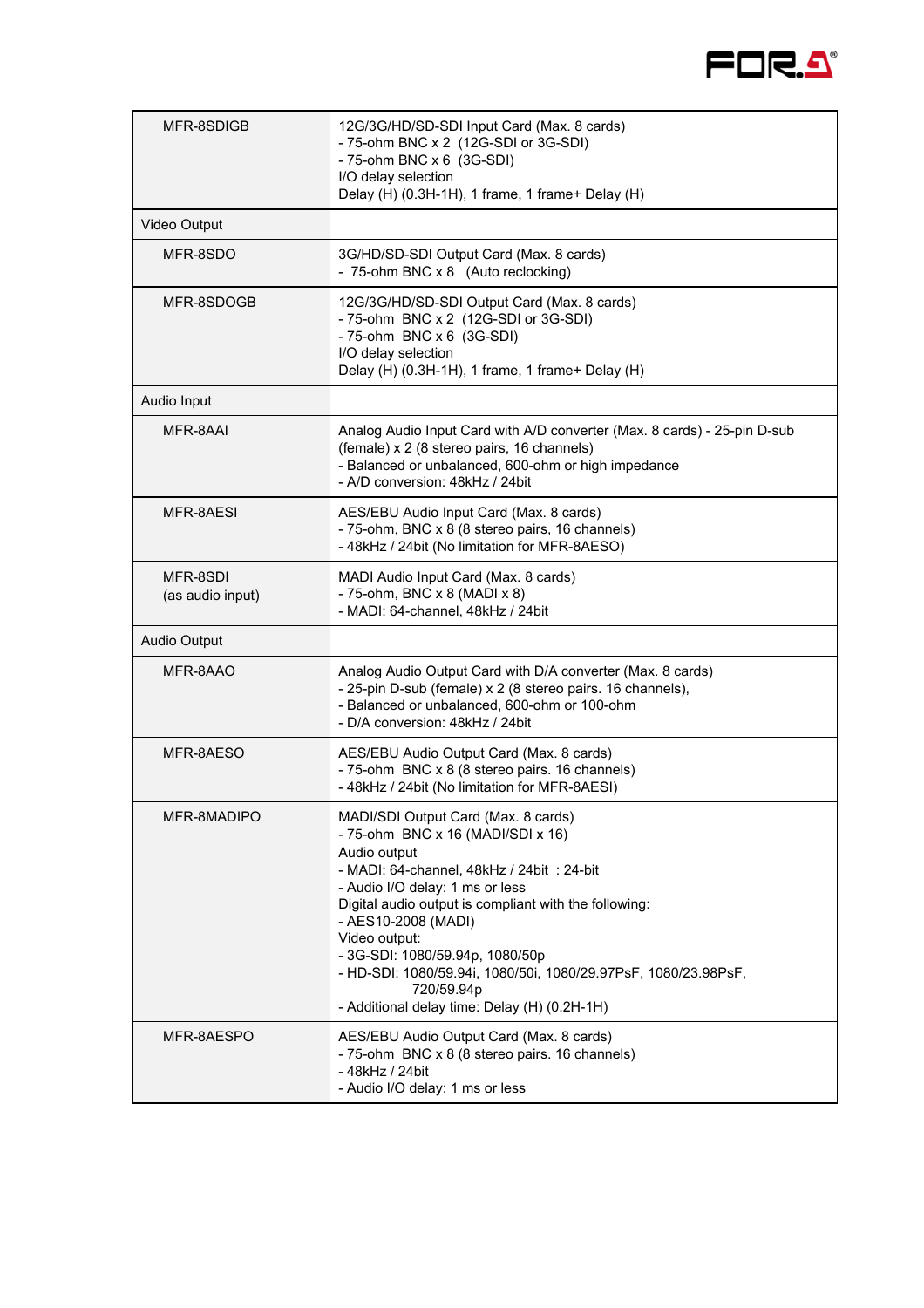

| Multiviewer     |                                                                                                                                                         |
|-----------------|---------------------------------------------------------------------------------------------------------------------------------------------------------|
| MFR-16MV        | 16 SDI output card with multiviewer function (Up to 4 cards)<br>- 2 slots required per card<br>$-75$ -ohm BNC $\times$ 16                               |
| Reference Input | BB: 0.429 Vp-p (NTSC)/0.45 Vp-p (PAL) or Tri-level Sync: 0.6 Vp-p<br>75-ohm BNC x 1, loop-through (Terminate with 75-ohm BNC terminator, it<br>unused.) |
| Interfaces      |                                                                                                                                                         |
| MFR-LAN         | 10/100/1000 Base-T, RJ-45 x 2<br>(For connecting up to 128 RU/GPI units.)<br>(Second LAN port used in redundant CPU configuration)                      |
| <b>PC-I AN</b>  | 10/100 Base-TX, RJ-45 x 1 (for PC operation)<br>(1 unit of MFR-RULINK is connectable.)                                                                  |
| <b>SERIAL</b>   | RS-232C/RS-422 (Internal switch), 9-pin D-sub (male) x 1                                                                                                |
| <b>ALARM</b>    | 9-pin D-sub (female) x 1<br>(Input: Reset, Output: Power alarm, fan alarm, crosspoint error, CPU<br>changeover and secondary CPU error)                 |

#### **MFR-30FP Basic specifications**

| Temperature / Humidity |  | 0 $\degree$ C to 40 $\degree$ C / 30% to 85% (no condensation) |
|------------------------|--|----------------------------------------------------------------|
|------------------------|--|----------------------------------------------------------------|

## **MFR-30FP Technical specifications**

| <b>Buttons/Colors</b><br>Menu display (TFT, 320 x 240) x 1<br>Menu selection button (1 color: green) x 5<br>CANCEL button x 1<br>LOCK control button (1 color: green) x 1<br>Rotary selector x 1 |  | 64 buttons (1 color: green), user assignable |
|--------------------------------------------------------------------------------------------------------------------------------------------------------------------------------------------------|--|----------------------------------------------|
|--------------------------------------------------------------------------------------------------------------------------------------------------------------------------------------------------|--|----------------------------------------------|

#### **Options**

| MFR-30CPU | Redundant CPU card                                            |
|-----------|---------------------------------------------------------------|
| MFR-30PS  | Redundant power supply unit (with AC cord and AC cord clamp.) |
| MFR-30FP  | Front control panel                                           |

# **Other Options**

| MFR-8RUA/18RUA/39RUA<br>MFR-39RU/40RU/18RU<br>MFR-16RU/16RUD/16RUTA<br>MFR-16/32/64RUW | Remote Control Unit              |
|----------------------------------------------------------------------------------------|----------------------------------|
| MFR-GPI                                                                                | Interface Expansion Unit         |
| MFR-TALM                                                                               | <b>Tally Manager Unit</b>        |
| <b>MFR-RULINK</b>                                                                      | <b>Remote Control Relay Unit</b> |

#### **Accessories**

AC cord, EIA rack mount brackets, Rubber feet, CD-ROM, Notes on serial port setting, and Quick setup guide